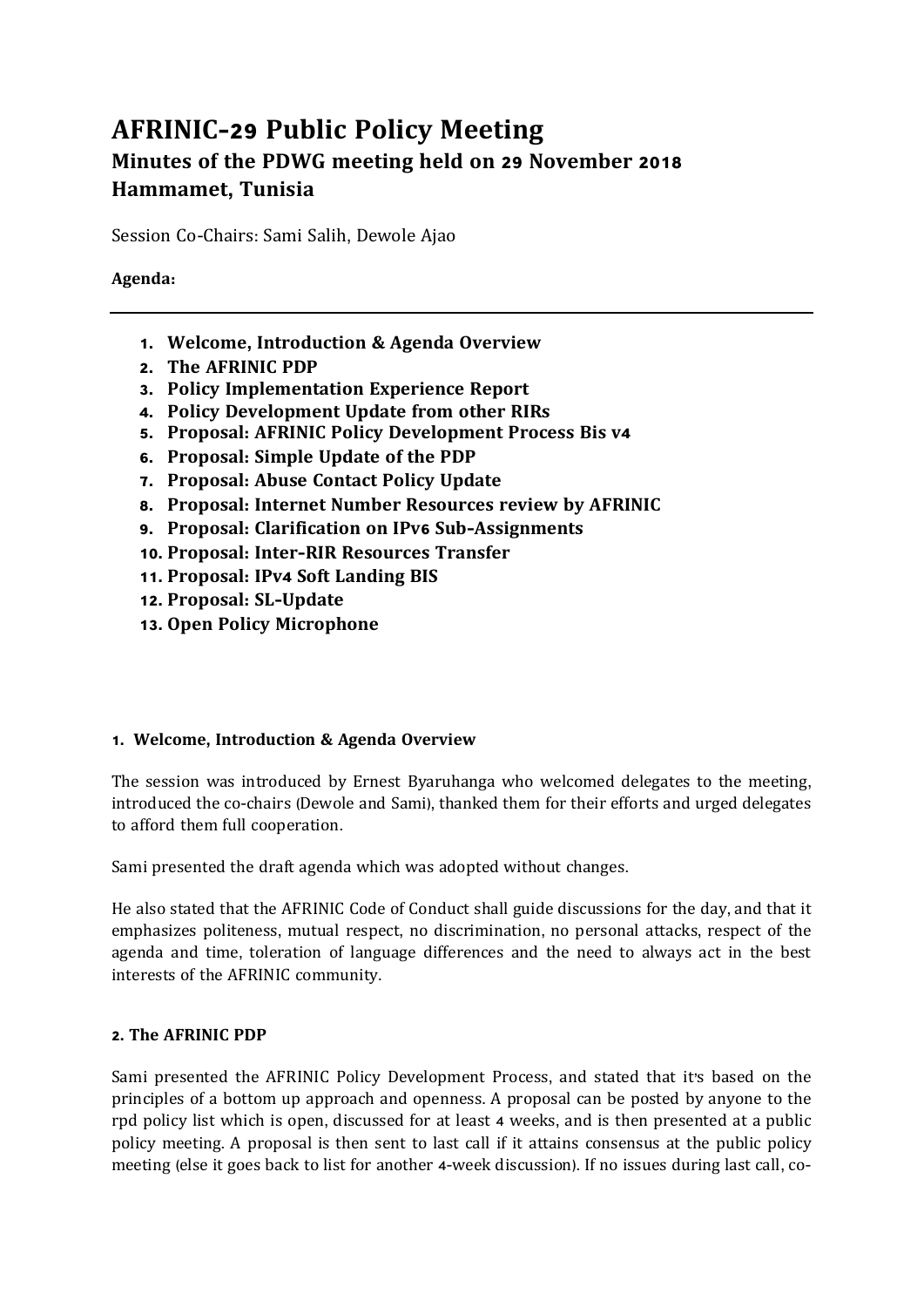chairs send a report to Board recommending ratification, and the Board ratify and ask staff to implement, provided that the process was properly followed.

#### **Reactions and questions received:**

- How do co-chairs enforce the Code of Conduct? Co-Chairs clarified that this is an internal matter at co-chairs discretion at the moment.
- Does Board always ratify a proposal when advised by co-chairs? When can Board object/reject a policy or ask community to make extra inputs? Co-Chairs stated that the Board only ratifies based on whether the proposal followed the process or not. They added that the proposal goes back to the list if the Board does not ratify it.
- Some proposals on the agenda appear to be in violation of the PDP, because of the 1 week submission deadline before the PDP. Co-Chairs clarified that the proposal in question was submitted on time, but was not published (nor posted to the list) on time. They proposed that in future, the co-chairs will not wait for website publishing of a received proposal, and will post it to the list right after it is received.

# **3. Policy Implementation Experience Report**

This was presented by James Chirwa, AFRINIC Senior IP Analyst. The report highlights on key policy aspects (and gaps) whose implementation (translating into actual distribution of number resource to members while handling requests) could be better clarified so staff can better understand and interpret those aspects and close those gaps.

#### **Highlights from the report:**

- Policies recently ratified are as follows:
	- IPv6 Policy & References Update which was implemented on 23 November 2018 and is active.
	- IPv6 Initial Allocation Update also implemented on 23 November 2018 and is active.
	- IPv6 PI Update under implementation, pending automation of some policy requirements (tools to check that IPv6 PI space that has been assigned to members is routed and not disaggregated).
	- Lame Delegations in the AFRINIC reverse DNS was implemented (partially) on 28 September 2018. Lame records for domains and name servers are not yet beimg deleted and the statistics page is in the works. AFRINIC is supporting members concerned to correct these lame delegations.
- Conflicts and Ambiguities in the Policy Manual:
	- CPM 5.4.6.1 stipulates 90% utilization of all issued space before a member can receive subsequent space, which conflicts with 5.5.1.4.1 (80% utilization) and **5.6.3** (50% utilization rates in 1 year)
	- CPM 5.7.1 allows for inter-RIR transfers of IPv4 space, but there are some members that wish to transfer ASN and IPv6 resources due to, for example, mergers.
	- CPM 7.4.2 on the multi-homing requirement for an ASN to be issued  $\overline{\phantom{a}}$  yet some members need an ASN and are running BGP – but with one connectivity provider.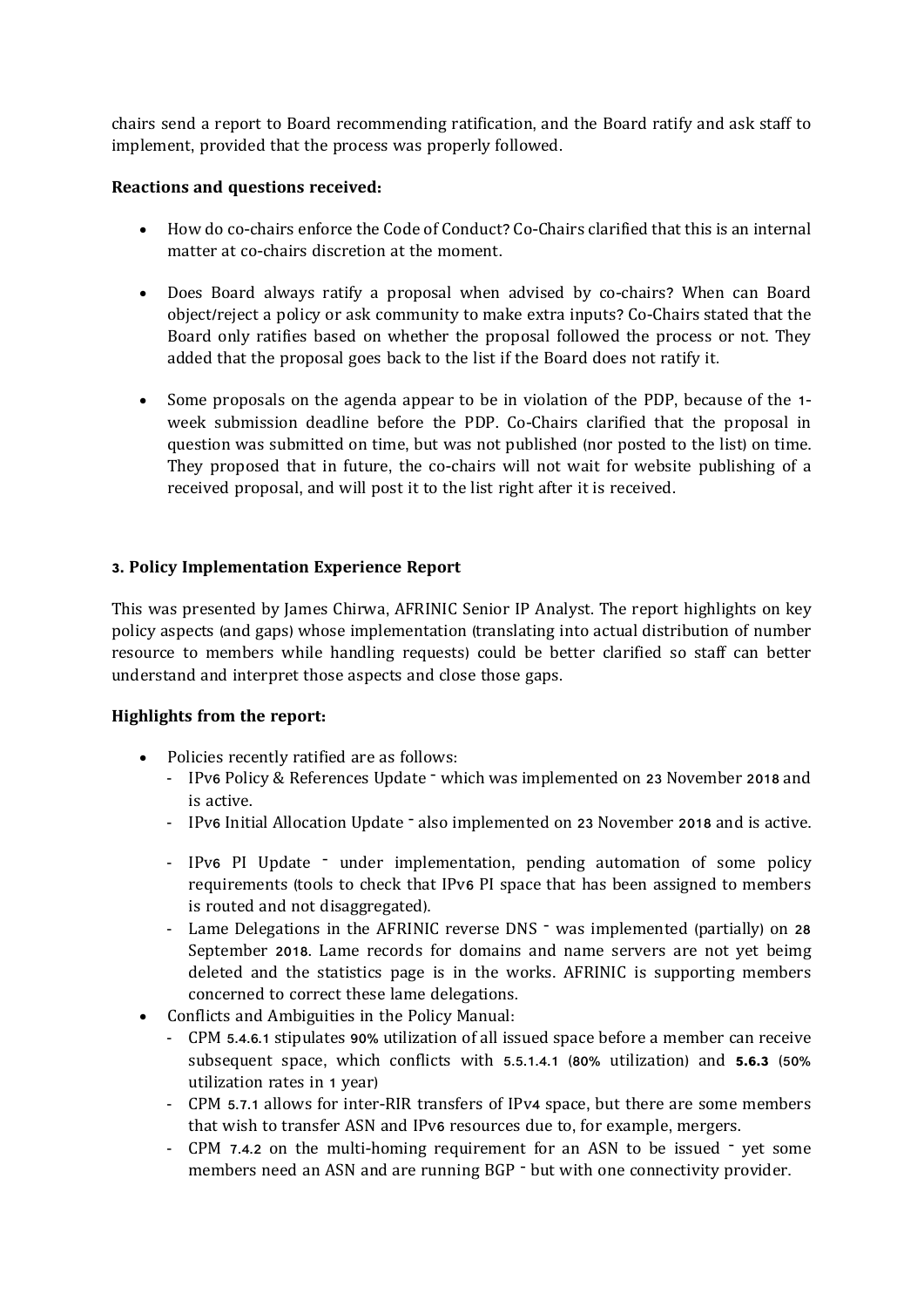- CPM 5.2.1.2 – the requirement that an LIR registers IP address assignments for its customers. Some of these assignments show names of companies that are not accurate or correct, sometimes intentionally created by the LIR to falsify information.

In the case of the above ambiguities, the community is urged to look into the CPM and propose policy changes to correct these issues.

# **Reactions:**

- A member indicated that he is happy to write policy proposals for each of the items listed above, but encouraged individuals that have not authored policies before to come up and write policies to address these issues.
- It was suggested that particular AFRINIC members that triggered the above issues (and were directly impacted) could be encouraged to propose policies to address these ambiguities.
- It was suggested that staff write a public policy implementation plan containing the different ways the policy will impact members. This document should be announced to members when availed. A participant suggested that this section could be part of the staff assessment report as an initial draft.
- On the issue of various conflicts in the CPM, the ARIN method of indicating what has been deleted could be used, such that deletions can easily be known or seen publicly.

# **4. Policy Development Update from other RIRs**

Updates were received from and shared by the respective RIR representatives as follows:

# APNIC:

- Validation of abuse mailbox policy proposal (similar to the one to be discussed here) was approved at apnic-46 and is waiting the Executive Council's consideration.
- "No need" policy aiming to abolish the needs assessment check on all transfer requests at APNIC did not pass through at APNIC46
- Clarification on IPv6 sub-assignments (also similar to the one on the agenda for this meeting) introduces a process that disallows provisioning of v6 space to third party devices outside the network infrastructure of the holder of the PI space. This did not reach consensus at APNIC46.
- PDP Update a proposal that updates the APNIC PDP to include remote participation towards consensus decisions, adjust the time required to submit a proposal ahead of a public policy meeting and put in place a simpler appeals mechanism. It did not reach consensus at APNIC46

# ARIN:

- Clarification to ISP initial allocation: Adjusts the IPv4 initial allocation policy to allow companies without IPv4 space to qualify for a /24 automatically, and larger if need is demonstrated.
- Disallow third party organization record creation: requires that organization records shall be created by the entity represented by the organization record, and only through an explicit request to ARIN.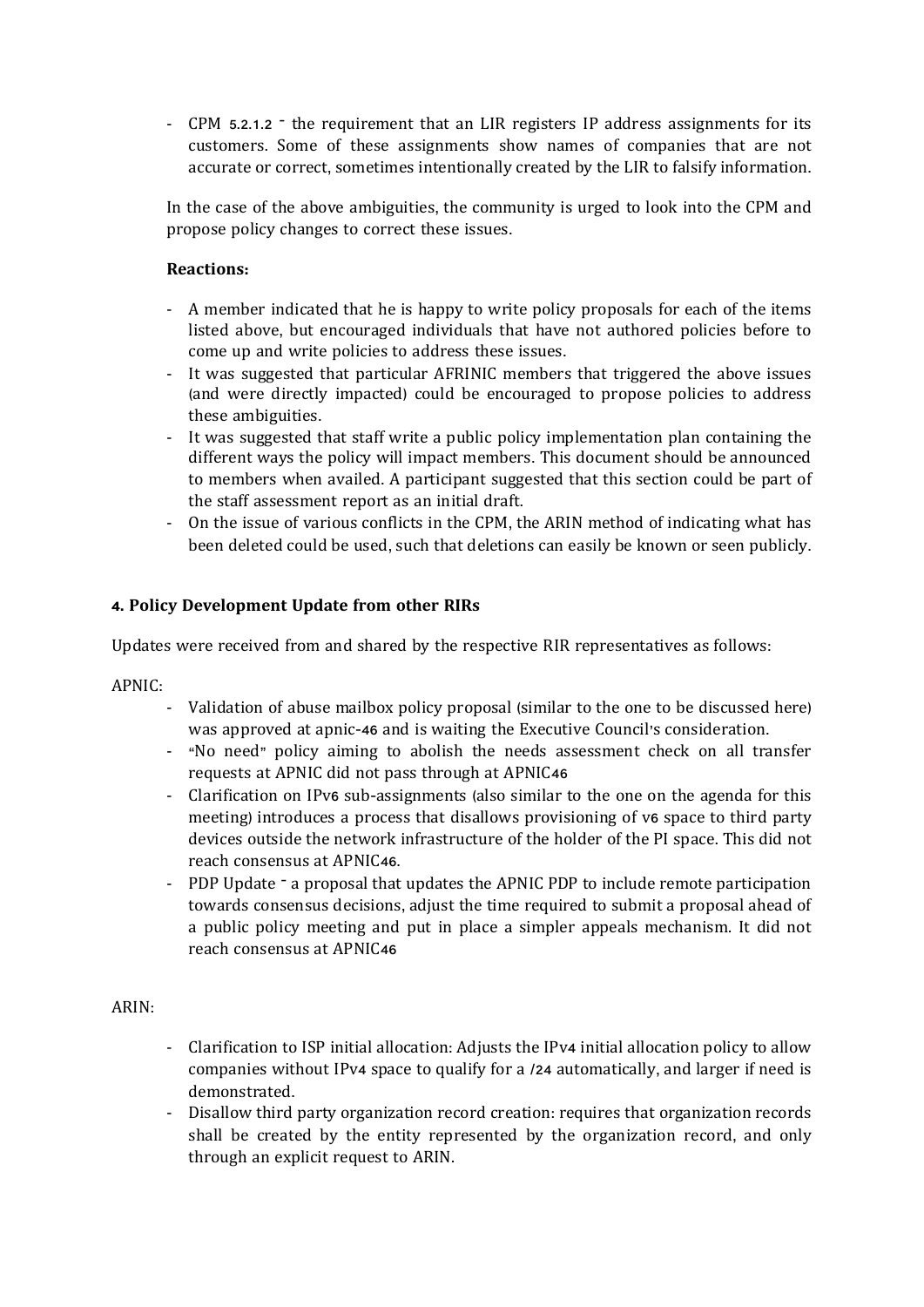- Clarify reassignment requirements in 4.2.3.7.1: Simplifies reassignment requirements such that only a customer's name is required and not any other information.

#### LACNIC:

- Inter RIR transfer policy. This establishes a mechanism to allow the transfer of resources (IPv4, IPv6, ASNs) between different regions and to align LACNIC with an existing market in which the region is not currently participating. The proposal is similar to the one on the agenda for AFRINIC29, and allows only legacy IPv4 space to be transferred outside LACNIC
- Acceptable Use Policy for the policy mailing list: Proposes an Acceptable Use Policy (AUP) for the Policy List, as no such document currently exists at LACNIC. It is proposed as a result of several incidences of annoying activities that are contrary to the LACNIC policy list's purpose and spirit, including cases of misuse, various personal attacks and electoral propaganda seen many times on the LACNIC policy list.
- Minor Revision of the PDP: Correct a flaw in the LACNIC PDP whereby if a policy proposal does not reach consensus and the comments it receives are not enough to show the author "a way forward," as written, the current text would force the authors to "artificially" submit a new version in order to keep the original proposal under discussion.
- Clarification on IPv6 sub-assignments also similar to the one on the agenda for this meeting) introduces a process that disallows provisioning of IPv6 PI space to third party devices outside the network infrastructure of the holder of the PI space.
- Registration and validation of abuse-c and abuse-mailbox: Because it is not clear whether abuse contact information can be attached to some resource data in the LACNIC whois db. It is not clear whether abuse contact information can be attached to some resource data in the LACNIC whois db.
- This proposal aims to solve the problem by ensuring the existence of a proper abusec contact and a process for its utilization, this proposal aims to solve the problem by ensuring the existence of a proper abuse-c contact and puts in place a process for its utilization.

#### RIPE:

- Regular abuse-c validation: Gives RIPE NCC the mandate to annually validate abuse email addresses and to follow up when these are invalid. The proposal was approved at the last RIPE meeting.
- Organization LIR clarification in the IPv6 policy: Clarifies on LIR allocations per LIR account <sup>-</sup> the old policy used to state that an IPv6 allocation is given to an organization, and did not clarify the organization type. This is also already implemented.
- Fixing outdated information in the IPv4 policy: This proposal removes some outdated references in the relevant IPv4 policies./
- PDP clarification: Makes clear what actions can happen in the "review phase", which was not very clear.
- Assignments clarification in IPv6 assignments aims to clarify the definition of "assign" in IPv6 policy.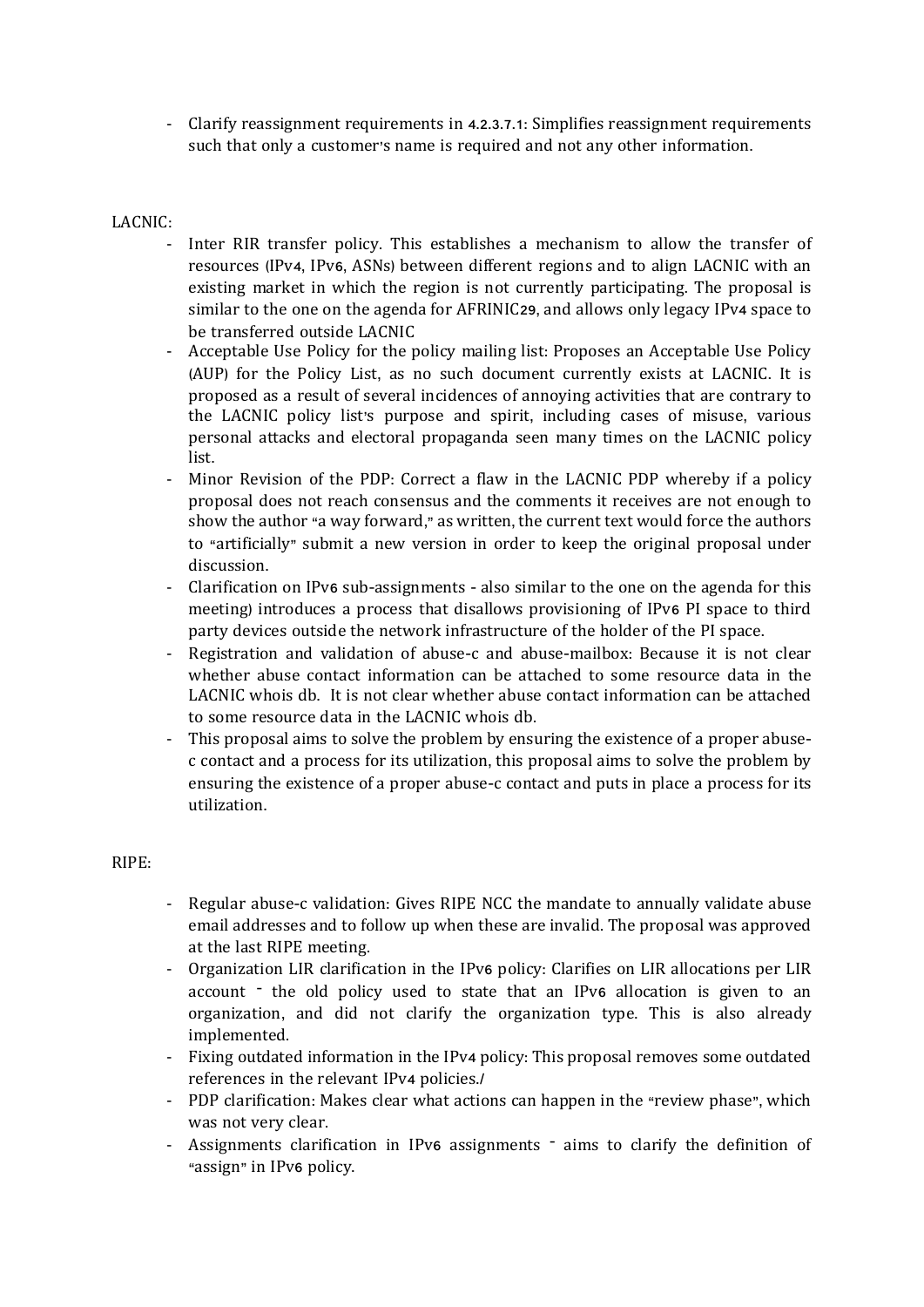- Publication of Legal Address of Resource Holders in the RIPE database: The goal is to publish the legal and validated address information of resource holders in the RIPE region. The author has been asked to make some clarifications.
- RIPE NCC IRR database non-authoritative route object clean-up: The goal is to delete non-authoritative route objects stored in the RIPE routing registry if it conflicts with an RPKI ROA.

# **5. Proposal: AFRINIC Policy Development Process Bis v4**

The proposal was presented by the authors, who shared the following highlights:

- The current PDP is 10 years old, and the authors initiated the process to amend it in April 2017, now at version 4.
- Feedback received from the last meeting was to remove anonymity of proposal authors, remove the possibility of policy co-chairs to be document editors, remove inclusion for Council of Elders, and allow about 2 weeks for for co-chairs to declare consensus (after adoption phase) and after the public policy meeting.
- The proposal was updated to include all community feedback above.
- There have been no substantial discussions on the updated proposal, and no suggestions or inputs from the community (including text promised by some members).
- However, a new competing proposal was instead received (Simple PDP Update).
- Authors asked co-chairs for a way forward.

Reactions were received as follows:

- Co-Chairs indicated that proposals should be looked at in the best interest of the community, not the persons authoring these proposals.
- Co-Chairs called for the author of the proposal "Simple Update of the PDP" to also present it, such that discussions on merits of both can take place after both have been presented, allowing community to discuss objectively and co-chairs to take better decision thereafter.

# **6. Proposal: Simple Update of the PDP**

The author shared the following highlights from this proposal:

- While anyone may participate to policy discussions either in the mailing list (RPD) and/or at the bi-annual Public Policy Meetings, not all RPD participants are able to attend all the actual face to face meetings where the Chairs determine rough consensus on proposals – and this is the larger section of the community. With this requirement to make consensus decisions at face-to-face meetings, this might be in part the cause of the low levels of community participation to the policy process.
- This proposal simplifies the process by not requiring in-person participation to the Public Policy Meetings for a proposal to achieve consensus – instead, consensus would be determined balancing contributions from the mailing list and the meeting – which would therefore increase community participation.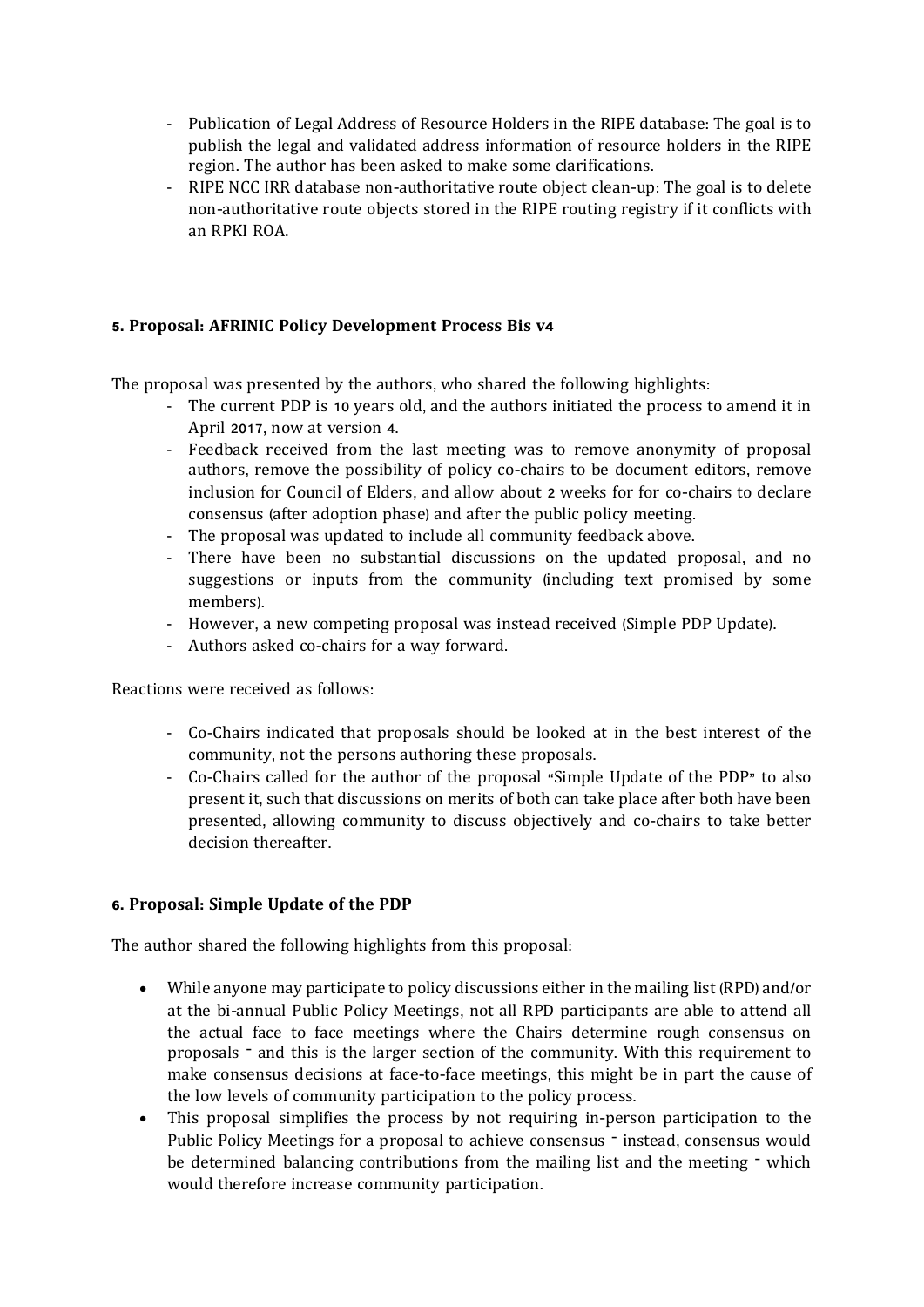- The various timelines are also adapted to this change, with some scenarios as follows
	- A proposal (or a new version) is submitted 8 weeks (or a longer period) before the PPM. Consensus will be determined by the chairs within a maximum of two weeks.
	- A proposal (or a new version) is submitted less than 8 weeks before the PPM. Consensus will be determined by the chairs within a maximum of two weeks, once the 8 weeks of discussion time on the list ends.
	- The minutes timing is also adapted, as it seems unnecessary to wait for 3 weeks, if the consensus determination will be made in 2 weeks.
- Proposal therefore eliminates the requirement that consensus must only be reached at the PPM. It adapts the relevant timings and at the same time, clarifies the definition of "consensus" and "last call".
- The definition of consensus is adapted to align with the rough consensus concept of the IETF.
- Various changes to the timelines are proposed, including the fact that co-chairs only announce changes to earlier consensus decisions within the 1 week after last call period.
- Author indicated that a similar proposal reached consensus in the LACNIC region in May 2018 and has already been implemented.

# **Reactions received:**

- The author of the proposal "PDP-bis" indicated that there are many similarities between the two proposals, like staff assessment and process for rough consensus (as it's not just about the definition). The author of "Simple PDP Update" indicated that the PDP-bis proposal is complex, due to the many (five) different phases, and that it needs to be simplified.
- It was noted that proposals in AFRINIC should not be likened to those in the LACNIC region and other regions.
- Author of this proposal said he read the PDP-bis proposal carefully and found 15 very weak points and many missing issues that he pointed out to authors and is willing to point these out if both sides can be open to discuss.
- Co-Chairs indicated that there is no official record of the above issues on the mailing list.
- It was noted by several individuals that there are many points in both policy proposals that are very constructive and therefore the authors from the two sides should work together to come up with one version of the proposal that is much improved.
- A few individuals indicated that the current PDP does not have any major problems that need fixing, rather, many individuals are looking for ways to manipulate the process for personal interests – and this issue can remain irrespective.
- Some members urged co-chairs from refrain from accepting such competing proposals, but co-chairs pointed out that they have no such mandate according to the PDP, but can encourage parties to work together.
- As mentioned before, although the process allows for several competing proposals to be on the table, good-will should be used such that we do not end up in such a situation. The author of "Simple PDP Update" indicated that it is not necessarily a bad idea to have competing proposals as it allows the community to study different view-points.
- One of the proposals favours remote participants, and this is a good thing as many people cannot travel due to time and financial constraints.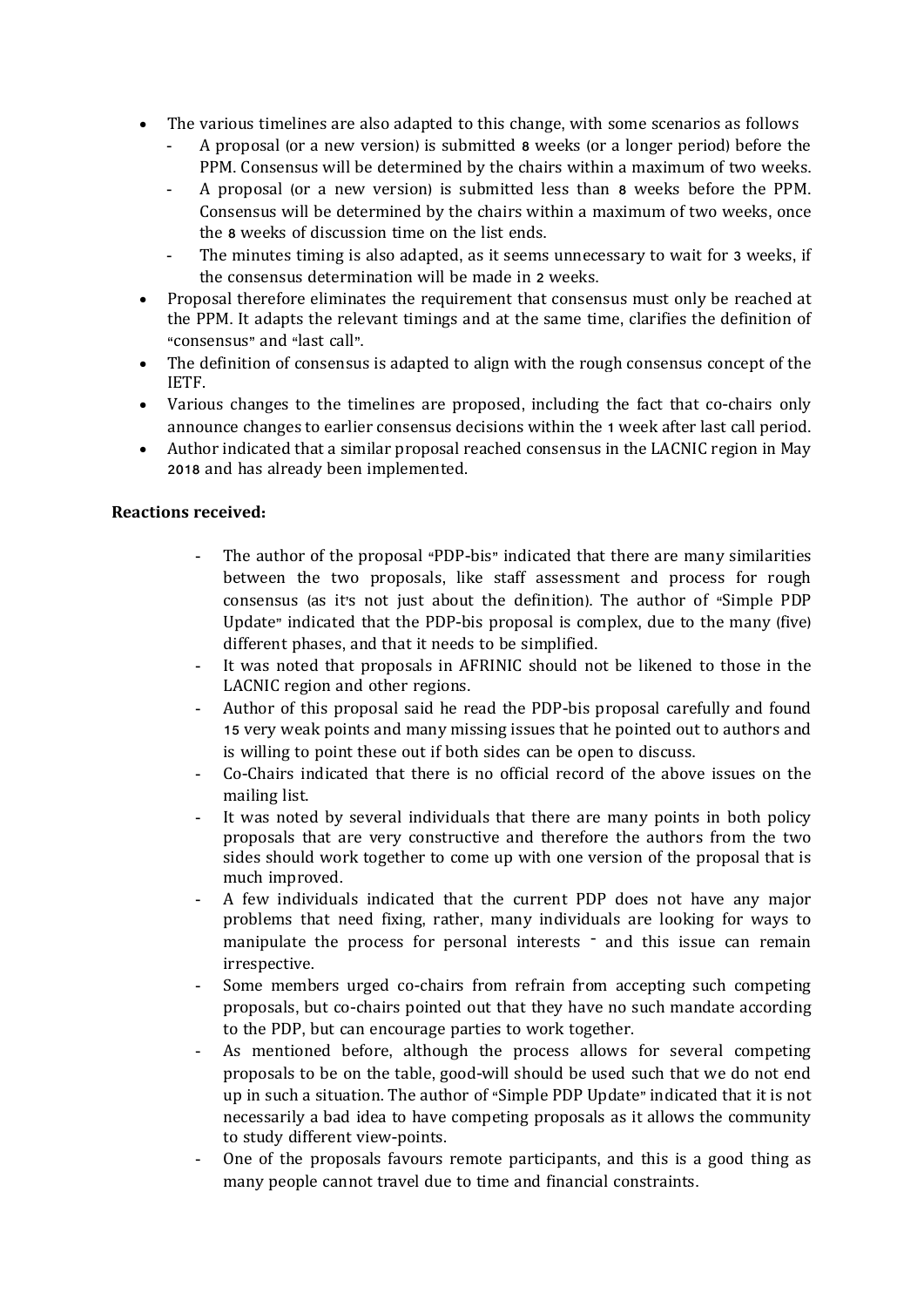Co-Chairs advised that authors of the two competing proposals consider working together to come with a unified proposal that combines the two strong points from both proposals, for the benefit of the community having a much broader and improved PDP.

# *The author of* **"***Simple update of the PDP***"** *decided to withdraw his policy proposal and indicated that he has strong expectation that he will work together with authors of the policy proposal* **"***AFRINIC PDP***-***bis***" in this effort to improve the PDP**.

Authors of "AFRINIC PDP-bis" urged that in the effort to work together, there needs to be mutual respect, since this will include merging of strong opinions from two separate parties.

*Co***-***Chairs decided to return the AFRINIC PDP***-***bis proposal back to the list and initiate a process of engaging the two parties to work towards an improved version taking points from the two proposals into consideration***.**

# **7. Proposal: Abuse Contact Policy Update**

The author shared the following highlights from the proposal:

- The current CPM 8.0 (specification of abuse contact information) doesn't make it mandatory to register an abuse contact. As a result, many members may not have this contact information for their registered and up to date for their resources.
- There could be instances where members use a non-existent e-mail addresses or one that is not actively monitored, which makes it difficult to report abuse from such networks and generally gives rise to security issues and even costs for the victims.
- This proposal aims to solve this problem by ensuring existence of a proper abuse contact for each issued resource and also a process for keeping this information accurate. The policy has been proposed at all RIRs to have a uniform method globally for inter-region abuse reporting.
- The existing policy at CPM 8.0 references a "Best Practice Paper", which is not mandatory and does not appear as being used by the community.
- The best practice paper suggests an IRT object, and this proposal recommends that the proposed abuse-c and the IRT in the BCP be automatically linked. This way, AFRINIC abuse contact processes will align with other RIRs. APNIC is now using the IRT, but since an equivalent proposal has been accepted, an automated "link" with the existing IRT will be created, so abuse-c and abuse-mailbox will still be prevalent.
- There is no need to delete other optional data today included in the IRT. This policy just ensures that the abuse-mailbox is available and verified periodically.
- Although the Internet community is based on collaboration, this is in many cases not enough and we all need to be able to contact those ISPs that may be experiencing a problem in their networks and are unaware of the situation.
- This proposal creates a new section in the Policy Manual to solve this problem by means of a simple, periodic verification, and establishes the basic rules for performing such verification and thus avoids unnecessary costs to third parties that need to contact the persons responsible for solving the abuses of a specific network.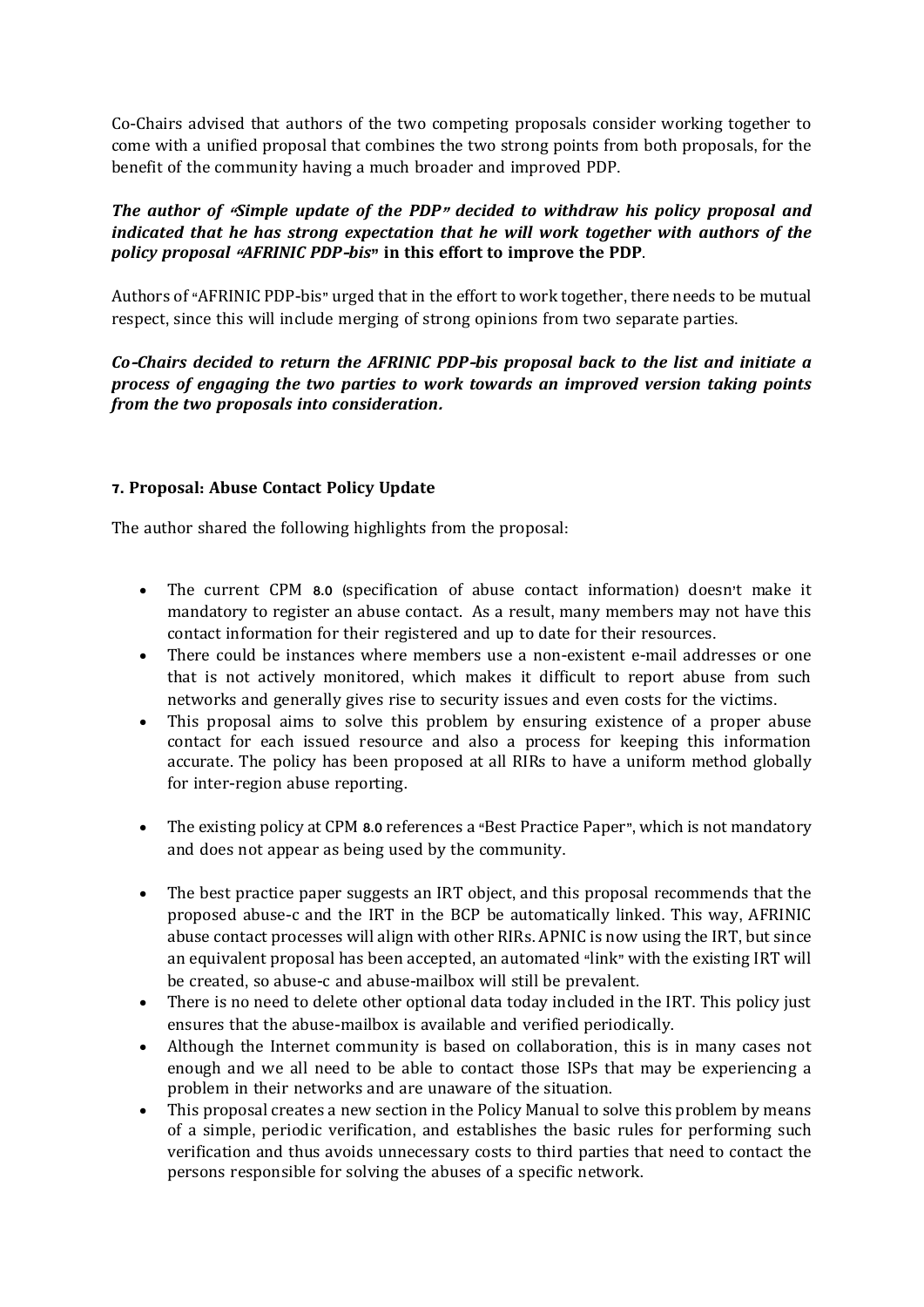- The proposal guarantees that the cost of processing the abuse falls on the LIR whose client is causing the abuse (and from whom they receive financial compensation for the service), instead of falling on the victim, as would be the case if they had to resort to the courts, thus avoiding costs (lawyers, solicitors, etc.) and saving time for both parties.
- For this, the abuse-c attribute becomes mandatory in the "aut-num", "inetnum" and "inet6num" objects, as well as in any others that may be used in the future. This attribute is an abuse contact, which must contain at least the "abuse-mailbox" attribute.
- The proposal is expected to be implemented by AFRINIC within a reasonable time frame that allows both the staff to develop the necessary software and the members to update their abuse-c contacts.
- Author indicated that although AFRINIC had proposed that operational details and complex verifications be removed from the proposal, it is important that they remain as these are a core function in abuse e-mail verifications.
- A similar proposal has been accepted in APNIC (is being implemented) and is under discussion in the LACNIC and RIPE regions.

# **Reactions from the community were as follows:**

- Contact information verification is important from the context and work of CERTs.
- What happens when members do not respond to verification requests by AFRINIC? Author stated that AFRINIC will block access to MyAFRINIC as indicated in the proposal text.
- It was clarified by author that what is blocked is access to MyAFRINIC, not usage of resources by way of revoking them or reclaiming them. However, reclamation is part of the agreement between the member and AFRINIC.
- The text in the proposal mentions "blocking account's access to resources" which can be misinterpreted as revocation of resources". Author clarified again that this is access to MyAFRINIC.
- There was support for the idea of verification of e-mail addresses.
- It was noted that a single abuse contact object or attribute is easier to maintain.
- It was also noted that during verification, AFRINIC should not take punitive action on members that do not respond to verifications, as it is not the Internet Police. AFRINIC could just tag those that do not respond, and make the list public for the community of operators to decide what to do, such as de-peering.
- Blocking access to MyAFRINIC was supported, but there was a proposal to allow log-in, but have a message after login to indicate that the member should first update/verify their abuse contact information before any other functionality can be accessed.
- There was a concern about general response rates from members when AFRINIC has attempted to get members to update their inaccurate contacts. The CEO stated that in previous similar effort, there has been a response rate of more than 90%.
- It was suggested that it's better to maintain the current use of the IRT object, as it stores more than just an e-mail address and is already widely in use.
- A member noted that AFRINIC must be able to intervene if members are inappropriately using issued resources.
- Time-line for an account to be blocked and a blocked account to be unblocked are not indicated, and that this should be clarified in proposal text. Author clarified that the timelines are clear in the proposal text.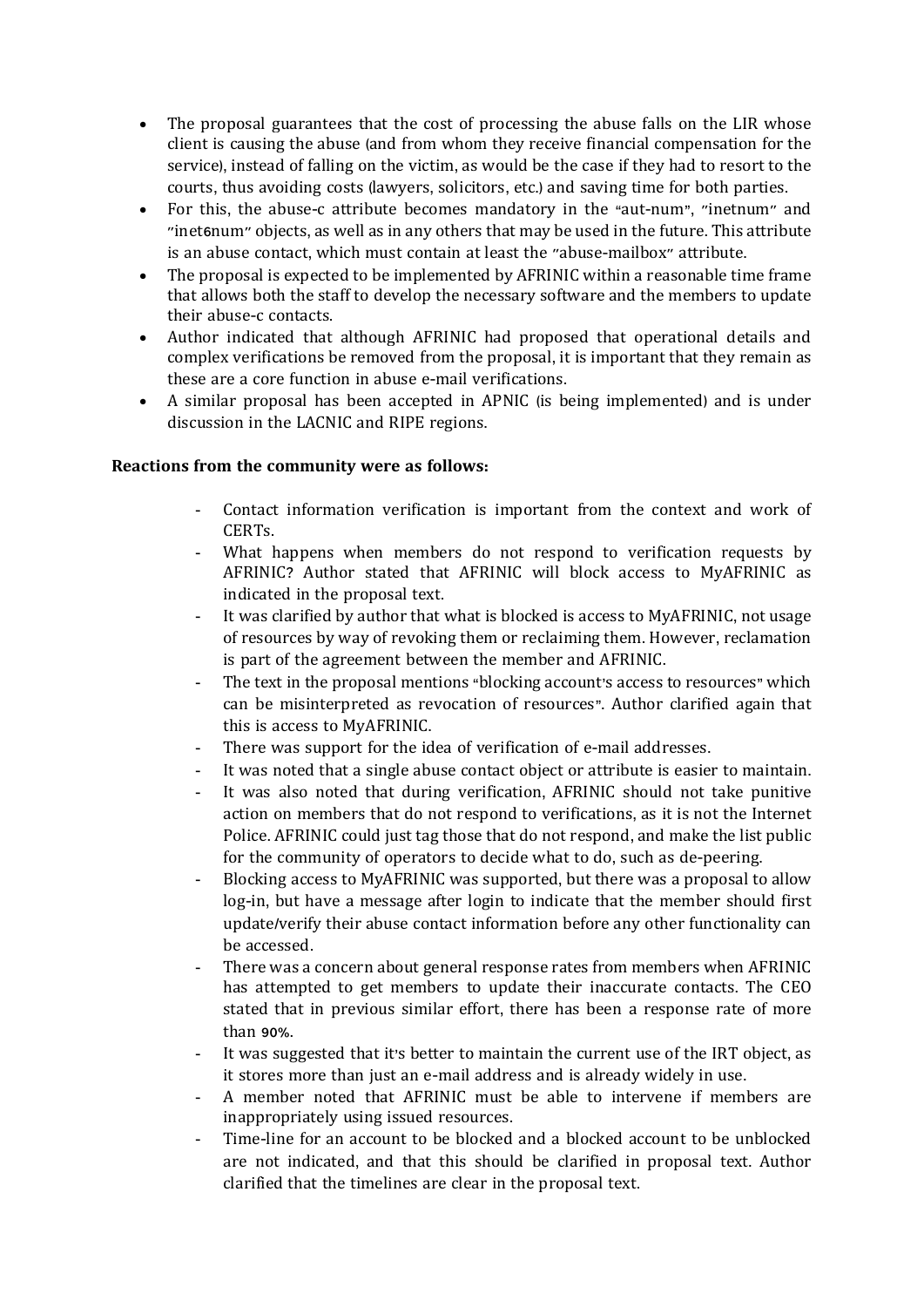- It was observed that MyAFRINIC is used to vote, and that blocking access to MyAFRINIC during election time disenfranchises members. The author stated that such are the matters that would motivate members to keep their records up-to-date, but that the login to MyAFRINIC can be used to still vote, but not to manage resources.
- AFRINIC staff indicated that the policy needs to be explicitly clear about how the existing IRT will relate with the abuse-c.

# **Co-Chair decision: No consensus – the proposal returns to the mailing list for more community inputs and refinement.**

# **8. Proposal: Internet Number Resources review by AFRINIC**

The authors of this proposal proceeded as follows:

- Authors will not dwell too much on the content, as the proposal has evolved over two years (through six different versions) and is considered mature enough in their opinion.
- A way forward is therefore the best approach moving ahead.
- Co-Chairs concluded from the last Dakar meeting that as a result of both strong opposition and strong support for the policy proposal for a variety of reasons expressed online and at the PPM, the proposal returns to the rpd list for further discussion and refinement. Co-chairs also suggested (after Dakar) that the community discuss further to see if there are better ways for AFRINIC to tackle the perceived/observed problem of irresponsible use of (or fraudulent applications for) Internet numbering resources.
- Authors asked on how co-chairs can break the tie between strong support and strong opposition, since many agree that review and audit of allocated resources is necessary. Authors suggested a possible amendment of 13.4b by not requiring a de-facto resource revocation and putting in place provisions for staff to manage non-compliance on case by case basis.

#### **Reactions from the community:**

- The policy denies end-users internet access yet they would not be aware of any audits and triggers of those audits at the ISP level.
- It would also be costly and impractical since AFRINIC would need to hire external parties to conduct audits/reviews. The author responded that only issues are welcome, and statements of support or no support.
- Some members indicated that AFRINIC is currently conducting reviews or due diligence efforts on utilization of issued resources, and this is not a new thing, hence this proposal may not be necessary after all.
- A member clarified that not many agree that the policy is necessary, and that neither is there consensus that this proposal is needed. It was noted too that the very same proposal version and text failed to pass through at the previous meeting and that it should logically not pass through at this meeting. Also to note that this proposal makes AFRINIC an internet police of sorts, which is not part of its mandate, and that it should focus on its core functions.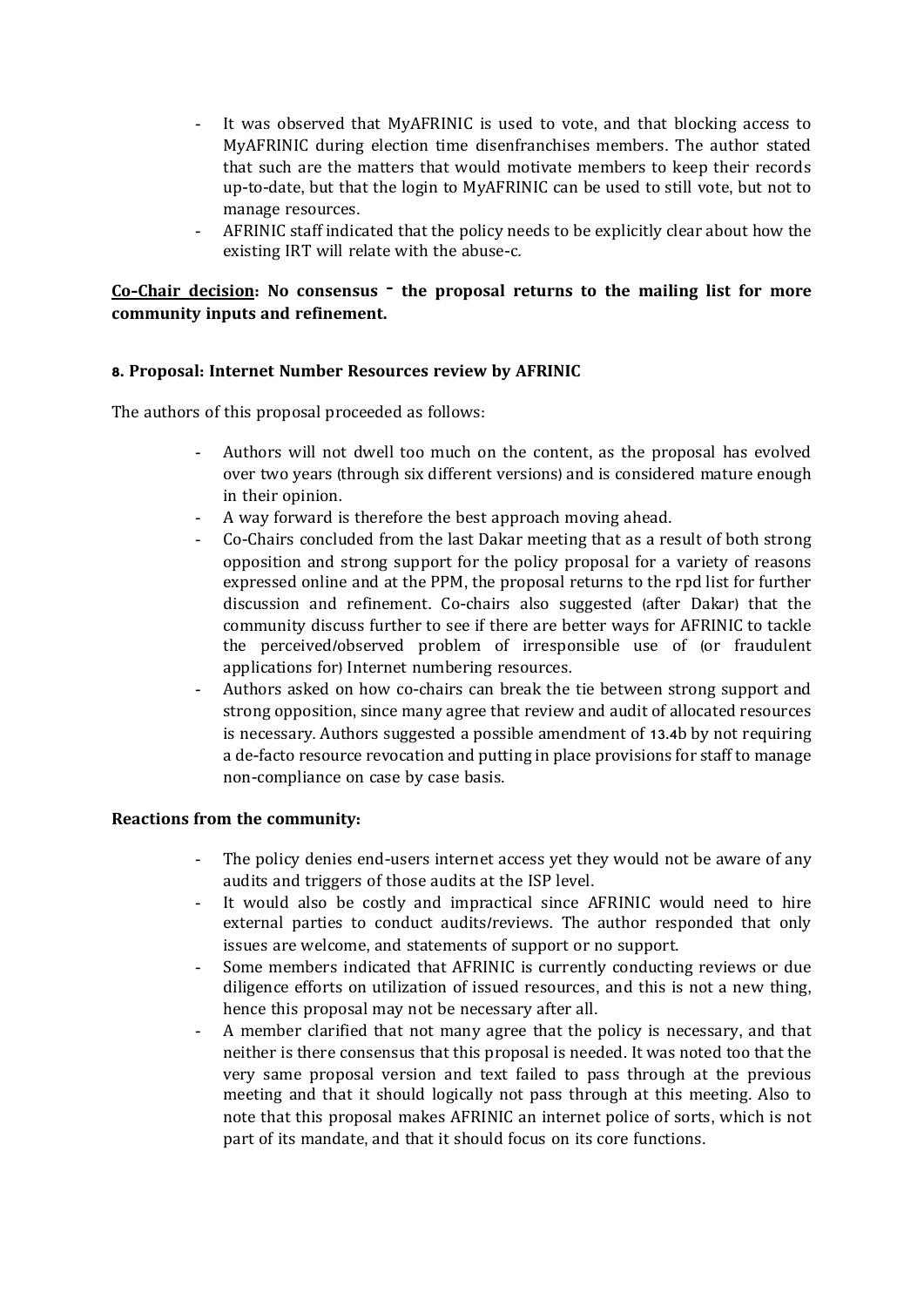The legal advisor for AFRINIC indicated that there are no legal and other issues with this version after having worked with authors to address matters raised in the staff assessments.

# **Co-Chair decision: The proposal goes to last-call but more community engagements still open during that period.**

# **(***Note***:** *Based on discussions and engagements on the list after the meeting***,** *the proposal was returned to the mailing list***.)**

# **9. Proposal: Clarification on IPv6 Sub-Assignments**

Highlights from the proposal were shared by the author as follows:

- The proposal was submitted to all the five RIR communities.
- When the initial IPv6 policy was drafted, the concept of assignments/sub- assignments did not consider a practice very common in IPv4 which is replicated and even amplified in IPv6 - the use of IP addresses for point-to-point links or VPNs.
- In IPv4, typically, this is not a problem because the usage of NAT.
- In the case of IPv6, instead of unique addresses, the use of unique prefixes ( $/64$ ) is increasingly common. Likewise, the policy failed to consider the use of IP addresses in hotspots, or the use of IP addresses by guests or employees in Bring Your Own Device (BYOD) and many other cases.
- There are times when an end-user contracts a third-party to do some services in their own network and they need to deploy their own devices, even servers, network equipment, etc. For example, security surveillance services may require that the contractor provides their own cameras, recording system, even their own firewall and/or router for a dedicated VPN, etc. Of course, in many cases, this surveillance system may need to use the addressing space of the end-user.
- The IETF has recently approved the use of a unique /64 prefix per interface/host (RFC8273) instead of a unique address. This, for example, allows users to connect to a hotspot, receive a /64 such that they are isolated from other users (for reasons of security, regulatory requirements, etc.) and they can also use multiple virtual machines on their devices with a unique address for each one (within the same /64).
- Section 2.6 (General Definitions/Assignment), explicitly prohibits such assignments, stating that assignments are not to be sub-assigned to other parties. There are two options, firstly - ask the end-users to make sure they correctly use the policy and enforce it, and reclaim resources if misused and secondly, correct our mistakes in the current IPv6 policy – which latter option is the approach taken with the introduction of this proposal.
- This proposal clarifies this situation and better defines the concept, particularly considering new uses of IPv6 (RFC 8273), by means of new text at the end of whatever text is available at the IPv6 PI assignments policy. It also clarifies that the usage of subassignments in ISPs, data centers and similar cases is not allowed.
- In summary, this proposal only stipulates that IPv6 PI space is allowed to be used in the assignment holder network and only third party devices operating strictly within that infrastructure, including any interconnections. It is however not allowed to use issued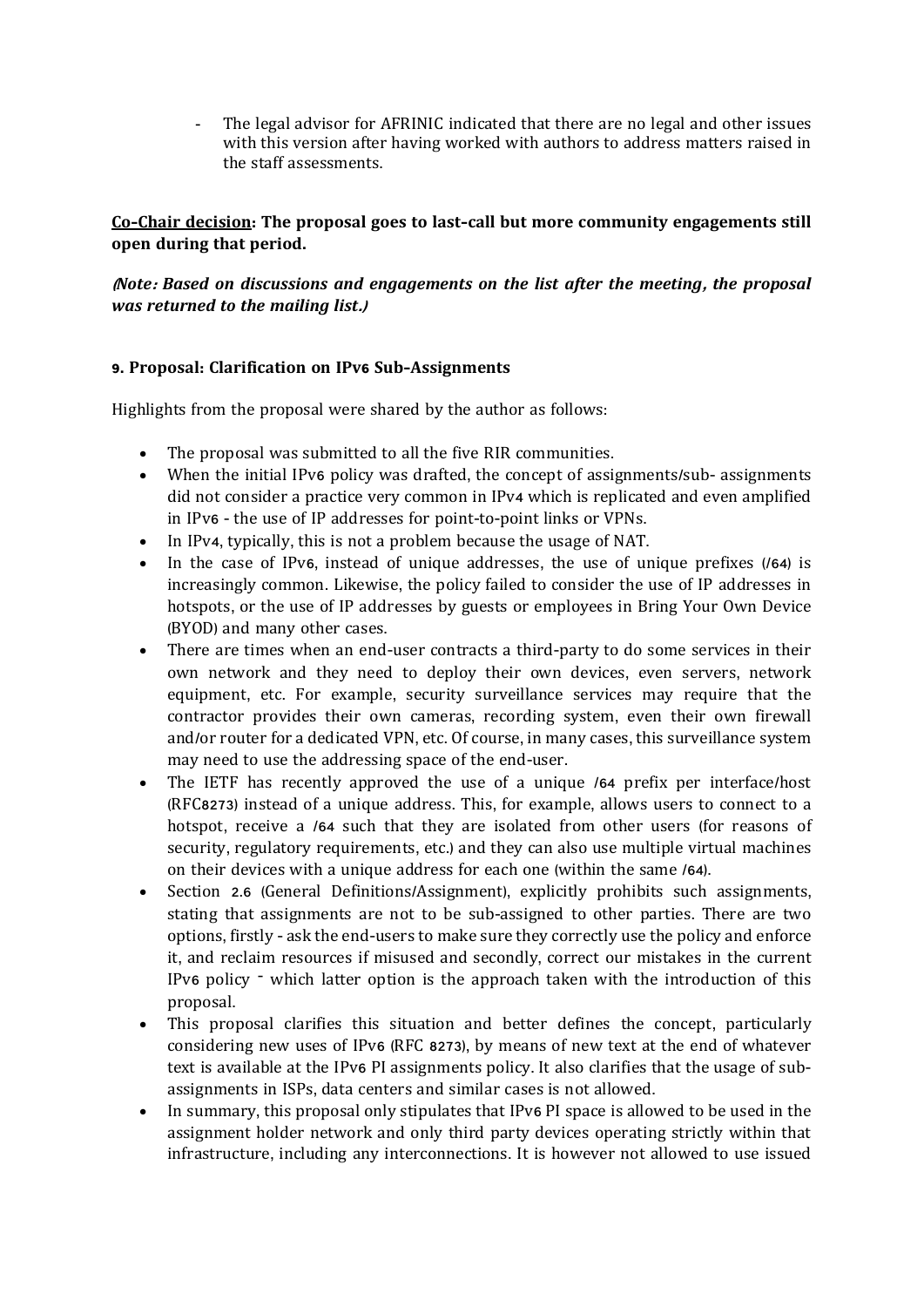IPv6 PI space to provide services to customers such an ISPs and data-center or similar cases. Such are the cases considered here as sub-assignments.

- A similar proposal is under discussion at LACNIC, RIPE and APNIC communities.]
- Staff indicated that there were no concerns in its assessment.

#### **Reactions from the community:**

- There was a statement of support for the proposal and no statements against.
- A concern about numbering from the staff was raised and author clarified that the proposal text should be inserted right after the existing text in CPM article 6.8 as it's easier to read and interpret.

# **Co-Chair decision: The proposal moves to last call - but more community engagements still open during that period.**

#### **10. Proposal: Inter-RIR Resource Transfers**

The proposal was presented by its author - who pointed out as follows:

- Allows AFRINIC to enter an existing market for transfers for IPv4, IPv6 and ASN resources.
- It was noted that IPv6 transfers help in the case where a company relocates to another RIR region and want to move with their resources to that new RIR.
- Not being part of the market during the phases of IPv4 exhaustion will disadvantage AFRINIC ISPs.
- To limit much IPv4 space exiting the continent, the proposal only allows outbound transfer of legacy IPv4 space. This is important because accurate registration of these resources is critical, yet they are probably in use out of region.
- The minimum transferrable sizes are /24 for IPv4 and /48 for IPv6. In either case, the recipient must demonstrate a need for the resource to be transferred.
- In IPv6 block can't be transferred until 2 years after initial allocation or assignment.
- As far as transferring other resource types is concerned, AFRINIC already pointed out (in policy implementation report) that the intra-RIR transfer only allows IPv4 transfers, and not other resource types.
- Transferred resources cannot be retransferred until after 1 year of the most recent transfer.
- There are equivalent policies in other regions, and LACNIC is discussing near-identical text. ARIN is exporting the largest number of resources in the transfer market.

#### **Reactions and comments were received as follows:**

- It was noted that a block such as 196 has both legacy and non-legacy space that exists both in AFRINIC and at other regions.
- The policy should be only made for inbound transfers, so that AFRINIC resources stay in Africa. The author noted that other regions need reciprocity, hence the need to provide outbound options.
- It was noted by some that since the policy only allows outbound IPv4 legacy space only, it is a good policy.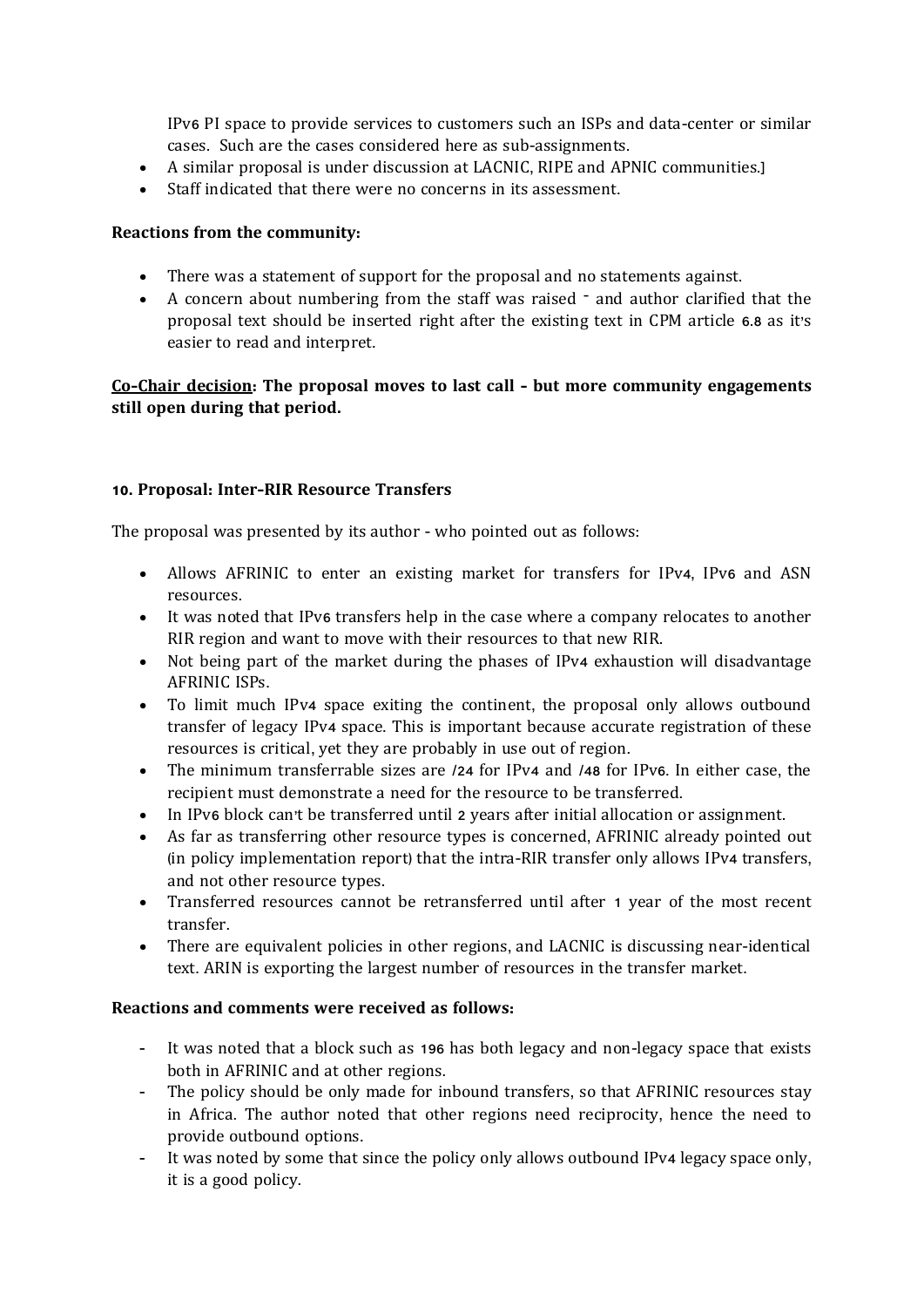- There was support of the policy because it allows AFRINIC to participate in the global market, and the policy as written is acceptable.
- It was noted that there needs to be bi-directional transfers in order for the proposal to be reciprocal and compatible with the ARIN transfer policy.
- The author was asked why there was no maximum transferrable block (whereas there are minimum sizes). Author indicated that nobody suggested this idea yet, but suggested there may not be a need for it – but is open to suggestions from the community.

# **Co-Chair decision: No consensus – the proposal returns to the mailing list for more community inputs and refinement.**

# **11. Proposal: IPv4 Soft Landing BIS**

Remarks from authors were as follows:

- The Soft Landing-bis proposal was meant to update the current soft landing policy adopted in 2011.
- It was clear in the AFRINIC policy implementation report that some of the concerns mentioned are addressed by this proposal.
- One of the issues to be addressed is already addressed in the authors' other policy proposal next on the agenda, titled "SL Update".
- *The authors therefore decided to allow the proposal* **"***IPv***4** *Soft Landing bis***"** *to expire***.**

[*Note*: *The policy proposal expired on* <sup>01</sup>*December* <sup>2018</sup>*in line with the PDP*]

# **12. Proposal: SL-Update**

Highlights were shared by the authors as follows:

- CPM section 5.4.7.1 of the current soft landing policy reserves a /12 from the last /8 for unforeseen future uses.
- CPM section 5.4.7.2 allows the AFRINIC Board at its discretion (considering demand and other factors) - at the time when AFRINIC can no longer meet any more requests for address space from the last /8 or any other available address space, to replenish the exhaustion pool with whatever address space (or part thereof), that may be available at the time and do this in a manner that is in the best interests of the community.
- Section 5.4.7.2 therefore gives the Board absolute and sole authority to decide on how to use the reserved block to eventually replenish the exhaustion pool and may be even to determine the allocation/assignment rules.
- The problems with this are that if no community-driven policy is adopted to determine how to use the reserved space before the exhaustion of the pool, the Board may act at its discretion with or without community involvement and consent.
- The community is therefore in a better position to determine what is in its best interests and this is better discussed through PDP.
- This proposal therefore rewords 5.4.7.2 to cancel the Board discretion, to: "*If the reserved* /12 *remains unused by the time the remaining available space has been allocated*, *the* /12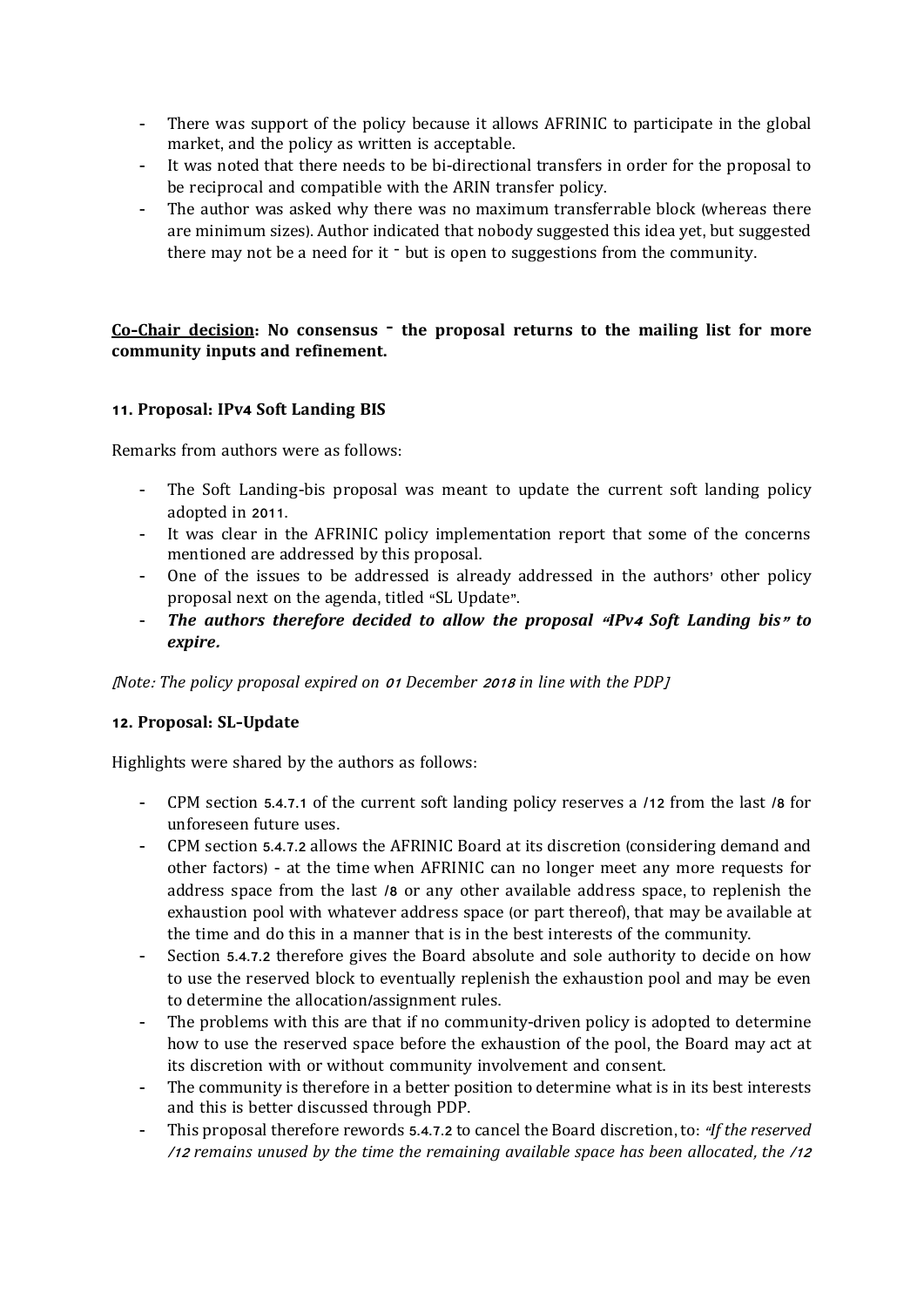*will be returned to the AFRINIC pool for distribution under the conditions of the phase* <sup>2</sup> *of the soft landing policy*.

# **Reactions and comments from the community were received as follows:**

- AFRINIC was asked to clarify if the bits and pieces of small blocks received from IANA will also be issued under the soft landing policy. AFRINIC clarified that the soft landing started when AFRINIC started allocating from the last /8, and that all space within the inventory (and not necessarily only the last /8) would all be issued under the soft landing mechanism.
- Nothing indicates that Board must follow soft landing policy when determining what to do with the reserve, hence it's good to correct this risk and uncertainty should the Board decide to manage the reserve outside soft-landing processes.
- Policies should be focused on enhancing and promoting IPv6, and not adding more restrictions to the dwindling IPv4 pool. Authors stated that IPv4 is still relevant as there are active discussions about IPv4 transfers and how the AFRINIC community can still benefit from the market.
- It was noted that the ARIN region had no IPv4 soft landing policy and that there is a vibrant market in that region at the same time higher IPv6 adoption rates.

# **Co-Chair decision: No consensus – the proposal returns to the mailing list for more community inputs and refinement.**

# **13. Open Policy Microphone**

The following points were raised by the community during the Open Microphone session:

- Regarding the decision to advance proposals to last call, or send them back to the mailing list, it's better that co-chairs state the reasons why the proposal has been sent back to the list, so that it is clear to everyone. On the issue of the SL-Update proposal, co-chairs clarified that the proposal needs more time to be discussed, although authors noted that the time was enough, in-line with what the PDP provides for. A member pointed out that there are provisions in the PDP to appeal the co-chairs decisions in case of discontent.
- It was noted that submitting within the time requirement does not translate to sufficient discussions, and that the face to face meeting also gives community better insights about the spirit of the proposal, which allows for informed and enriched additional discussions.
- Jordi offered to help any individuals that have not contributed to the policy process to approach him, so that issues that were raised in the Policy Implementation Report by AFRINIC staff can be addressed through policy proposals by these individuals.
- A member applauded co-chairs for their efforts in their work, as well as various policy authors for their efforts.
- It was noted that discussions in this meeting were cordial and there were no insulting attacks as may have been the case before, and that the cordial manner of discussions should be maintained both on the mailing list and at future meetings.
- A fellow thanked AFRINIC on behalf of all other fellows for the opportunity and exposure by AFRINIC to the engagements that happened during this meeting. Another fellow also